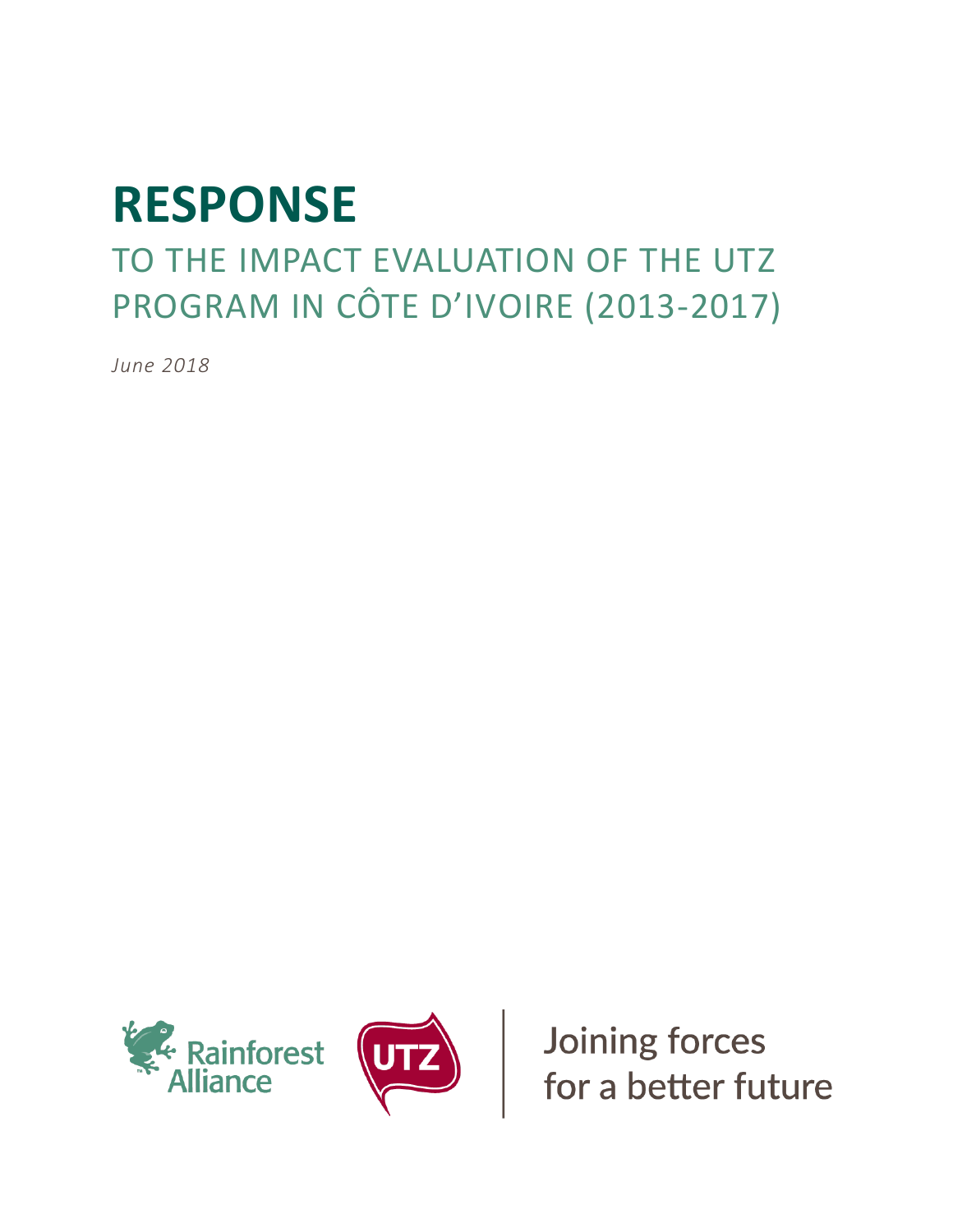

### **RESEARCH SUMMARY**

For the research findings we kindly refer readers to the research report by Wageningen Economic Research, especially chapter 8 (conclusions and recommendations) and the executive summary.

## **THE RAINFOREST ALLIANCE RESPONSE**

The Rainforest Alliance<sup>1</sup> welcomes this solid and independen[t impact evaluation by Wageningen Economic Research,](https://utz.org/wp-content/uploads/2018/06/Towards-Sustainable-Cocoa-in-C%C3%B4te-dIvoire-2018.pdf) which provides valuable evidence and insights about the effectiveness and limitations of the UTZ certification program and related services by cooperatives and companies in Côte d'Ivoire over the period 2013-2017. It is studies such as these that help us understand, learn and improve, which is essential for achieving our mission.

This research is quite unique due to the fact that it assesses the effects of the certification over the course of several years. Preparations for this impact evaluation started in 2011, when UTZ, Solidaridad and IDH (The Sustainable Trade Initiative) commissioned independent research to establish a baseline of certified cocoa farmers. The farmers were sampled from 90 cooperatives linked to 8 international cocoa traders. In 2017 UTZ partnered with IDH and Nestlé and contracted Wageningen Economic Research again to revisit the baseline farmers, cooperatives and traders to measure the level change and the contributing factors. We thank our partners for collaborating and persevering with us in this long-term effort to measure and understand the changes brought about by our combined efforts.

**We are glad** to learn that the UTZ certification program and the service packages implemented by certificate holders with support of companies are having positive impacts for many cocoa farmers, as these findings demonstrate:

- UTZ certified farmers continue to have significantly higher cocoa productivity than non-UTZ farmers.
- UTZ certified farmers have significantly higher net cocoa income per hectare in 2017 than non-UTZ farmers.
- Knowledge and implementation rates for UTZ farmers have improved since 2013 for harvest practices, personal protective equipment, labor rights, child labor, and waste management.
- UTZ certified farmers have seen more improvements in working and living conditions than non-UTZ farmers.
- UTZ farmers perceive improvements in water and soil, whereas non-UTZ farmers note few changes.
- A growing number of certified cocoa farmers is accessing services that enable them to implement good agricultural practices required by certification.

Certification has provided a means to upscale sustainable cocoa production and to give cocoa farmers access to certified markets, where they can benefit from premium prices that reward sustainable production practices. Certification has also promoted the development of more professional producer associations, which farmers now perceive as providing a wider range of benefits than in 2013. But the evaluation also shows that there is ample room to improve the adoption of sustainable practices, the services to farmers and the systems to prevent, detect and remediate child labor.

#### Certification has positive spillover effects

 $\overline{a}$ 

Certified farmers share their knowledge and experience on better practices with their family, neighbors and noncertified farmers. The data of this evaluation shows that non-certified farmers are catching up with certified farmers in many respects. More non-certified farmers are now accessing training and services, provided by ANADER and other service providers, who replicate trainings and services developed for certification programs.

#### Improving and scaling up tailored service packages for farmers; sharing risks

The evaluation clearly shows that certification combined with more intensive service packages of training and services (notably fertilizers and pesticides) is associated with better practice adoption, increased yields and

 $<sup>1</sup>$  In January 2018, the Rainforest Alliance and UTZ merged. We are joining forces because we know that together</sup> we can have a greater impact and be a better partner to the many stakeholders we work with. Work is now underway to build a new certification program. This study focused on the UTZ certification program.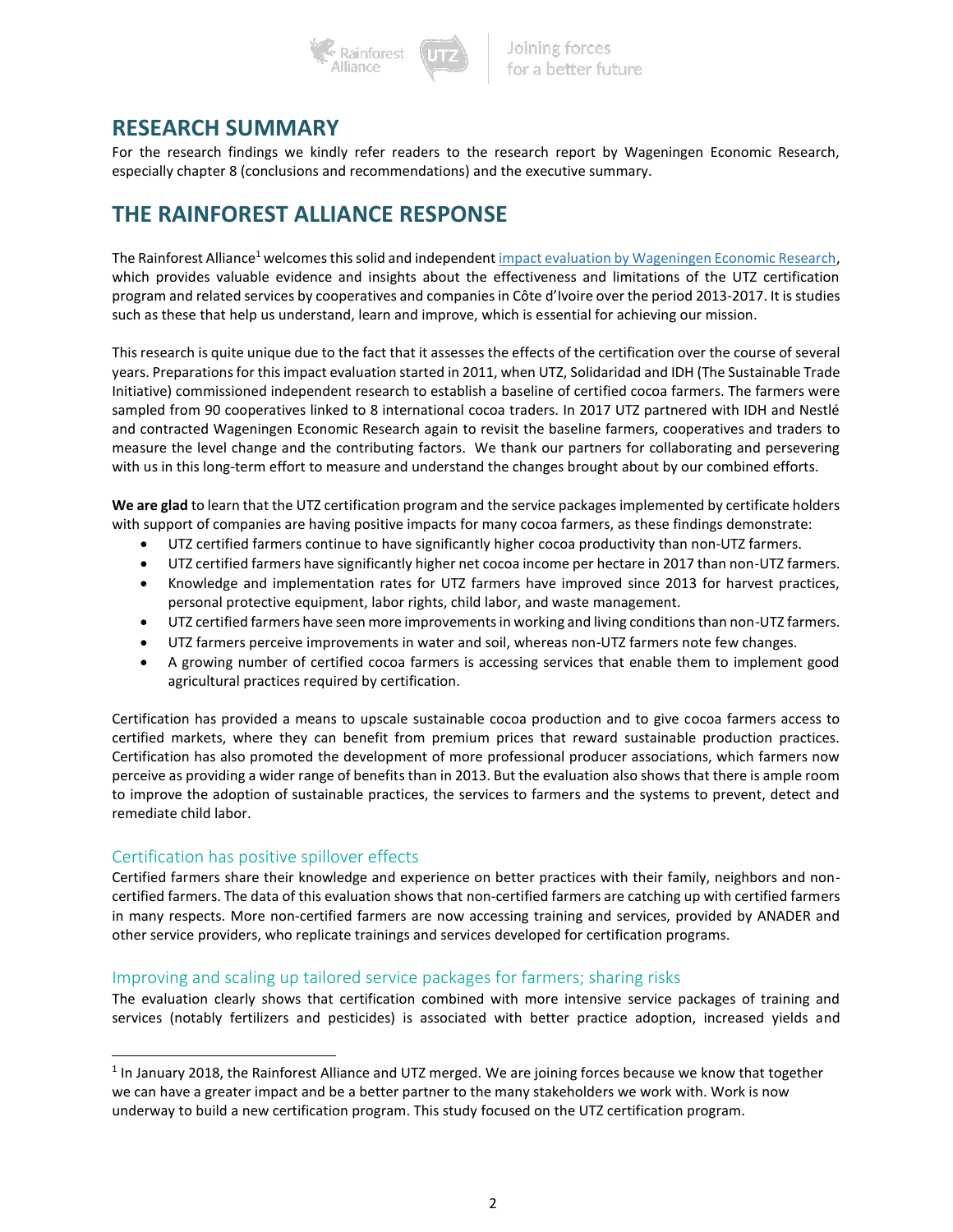

profitability, and safeguards for workers and the environment. We endorse the recommendation to further develop and scale up the most effective services packages, so that every farmer receives the support he/she needs. In addition, we think that the provision of services to farmers should not increase their risks (e.g. of over-indebtedness, crop failure, price volatility), which should be mitigated and shared with other value chain actors. We are aware that the pursuit of productivity increases may increase the risk of child labor. Therefore, we will step up our efforts to monitor, prevent and remediate child labor.

The study shows that more is needed besides training to move towards more sustainable production and trade practices. Farmers need for more tailored follow up trainings, moving away from "one-size-fits-all" trainings offered in earlier stages of certification. The increasing availability of farmer-data enables certificate holders to cluster farmers according to their needs and potential and develop more tailored services.

#### The theory of change "works", but there is room for improvement and more is needed to transform systemic problems

The evaluation indicates that UTZ farmers seem to have reached a ceiling in terms of production and income improvements and suggests that it is difficult to achieve further income improvements with the current approach. Producers need to receive more and better incentives, and we need to address constraints at the sector and market level. Substantial income improvements are necessary to lift farmers out of poverty, which is a root cause of child labor and environmental degradation.

#### Incentivizing farmers to adopt and sustain good practices

The evaluation signaled that over the past years some prior improvements in knowledge and practice adoption by farmers have stagnated, and in a few cases have even reversed. This tells us that, to bring about lasting change, certification and training need to go hand in hand with meaningful (financial) incentives for farmers to implement better farming practices. Larger investments in premium payments or other tangible interventions to increase the profitability of the farming system would be a straightforward incentive, in addition to more and better services. The dramatic decline of cocoa prices that occurred late 2017 is not reflected in this evaluation, which took place before. The price crisis shows that building farmers' resilience, and developing risk sharing and risk mitigation policies should be higher on the agenda of the sector.

#### Using farmer data to empower farmer groups, streamline certification and improve services

We agree that we need a better understanding of why farmers do not (fully) adopt and sustain certain good practices promoted by certification. As more farmer data is being collected we are able to adapt requirements, training and services to different types of farmers. We are supporting certificate holders to digitize their Internal Management Systems (IMS), so that data becomes more actionable for more purposes than certification. We will scale up these efforts and support producer groups to use farmer data to tailor their services, implement more risk-based controls, and to advocate on behalf of their members' interests.

#### Developing a more contextualized and performance-based standard

UTZ and the Rainforest Alliance are currently developing a [new certification program](https://utz.org/new-certification-program/) and will publish a unified agriculture certification program at the end of 2019. This renewed sustainable agriculture standard should maximize the positive social, environmental, and economic impact, and offer farmers an enhanced framework to improve their livelihoods while protecting the landscapes where they live and work. The findings and recommendations of this evaluation will be taken into account.

#### Stepping up efforts to monitor and remediate child labor

The study shows that child labor is still a major challenge in cocoa production on certified and non-certified farms. The UTZ certification program provides a framework for child labor prevention, remediation and monitoring, on the basis of annual risk assessments and improvement plans. Certificate holders have to take actions to prevent and